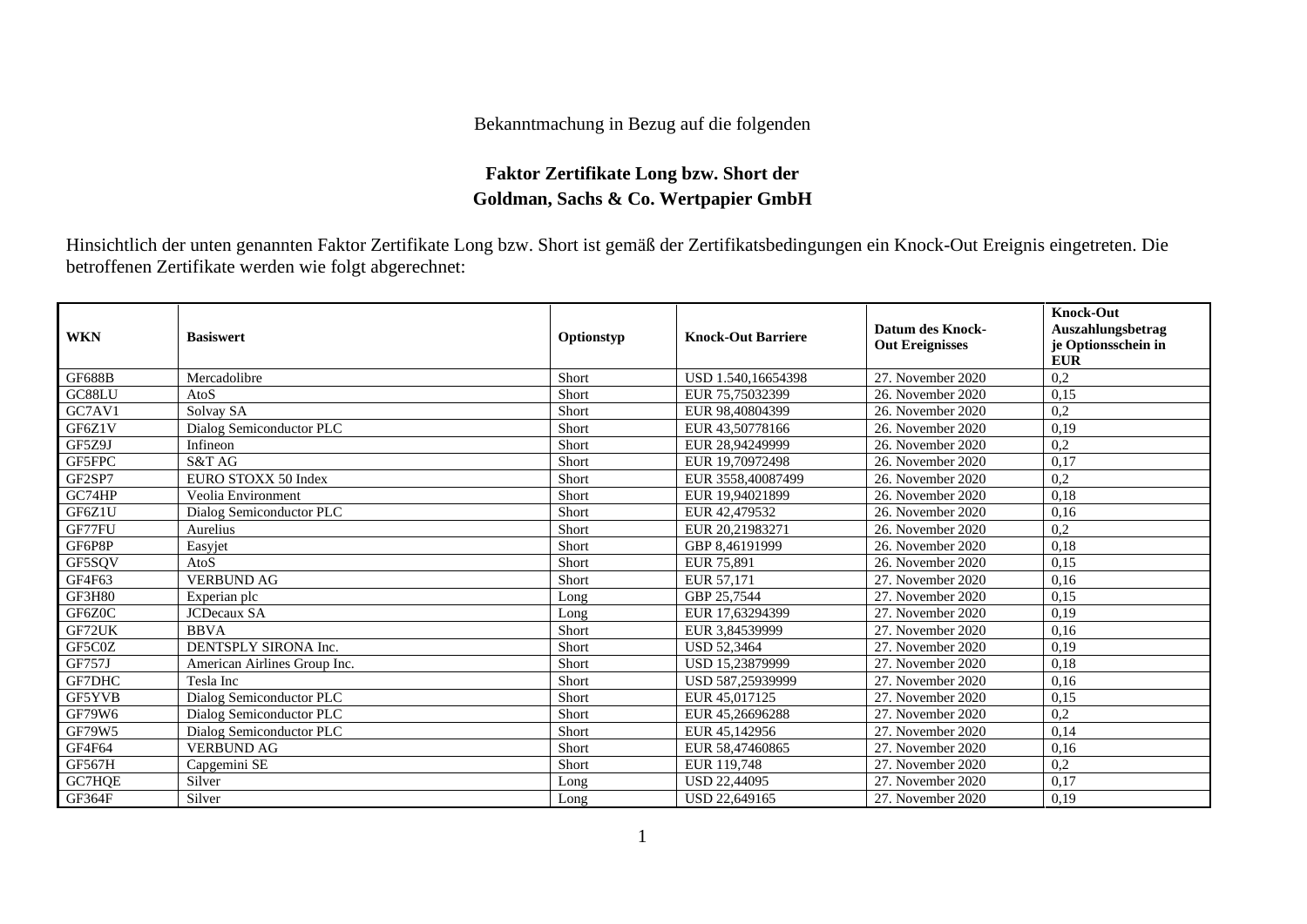| <b>WKN</b>    | <b>Basiswert</b>                | Optionstyp | <b>Knock-Out Barriere</b> | <b>Datum des Knock-</b><br><b>Out Ereignisses</b> | <b>Knock-Out</b><br>Auszahlungsbetrag<br>je Optionsschein in<br><b>EUR</b> |
|---------------|---------------------------------|------------|---------------------------|---------------------------------------------------|----------------------------------------------------------------------------|
| GF364J        | Silver                          | Long       | USD 22,556625             | 27. November 2020                                 | 0,16                                                                       |
| GF4LE9        | <b>Andritz</b>                  | Short      | EUR 36,22554998           | 27. November 2020                                 | 0,15                                                                       |
| GF74XU        | HelloFresh SE                   | Short      | EUR 49,9919972            | 27. November 2020                                 | 0,19                                                                       |
| GF3H44        | Prysmian                        | Short      | EUR 26,724                | 27. November 2020                                 | 0,18                                                                       |
| GF4PC3        | Orange SA                       | Short      | EUR 10,7457               | 27. November 2020                                 | $\overline{0,2}$                                                           |
| GC98BM        | Orange SA                       | Short      | EUR 10,760449             | 27. November 2020                                 | 0,15                                                                       |
| GF6RPA        | Siltronic AG                    | Short      | EUR 112,36319998          | 27. November 2020                                 | 0,18                                                                       |
| GF67W6        | HelloFresh SE                   | Short      | EUR 49,82600016           | 27. November 2020                                 | 0,14                                                                       |
| GF62K6        | Andritz                         | Short      | EUR 35,16959999           | 27. November 2020                                 | 0,17                                                                       |
| GF5MD6        | <b>Randstad Holding</b>         | Short      | EUR 51,335564             | 27. November 2020                                 | 0,19                                                                       |
| GF6Z1W        | Dialog Semiconductor PLC        | Short      | EUR 44,39230899           | 27. November 2020                                 | 0,17                                                                       |
| GF4L7X        | STMicroelectronics N.V.         | Short      | EUR 33.1806               | 27. November 2020                                 | 0.19                                                                       |
| GF53PY        | Umicore N.V.                    | Short      | EUR 38,607                | 27. November 2020                                 | 0,19                                                                       |
| GF5G5D        | MongoDB, Inc.                   | Short      | USD 270,70799999          | 27. November 2020                                 | 0,14                                                                       |
| GF4CHM        | Siemens Gamesa Renewable Energy | Short      | EUR 28,4478               | 27. November 2020                                 | 0,18                                                                       |
| GF6Z1L        | Coty Inc                        | Long       | USD 6,65027999            | 27. November 2020                                 | 0,14                                                                       |
| GF5FVQ        | Covestro AG                     | Short      | EUR 47,3076               | 27. November 2020                                 | 0,19                                                                       |
| GF74VA        | Tesla Inc                       | Short      | <b>USD 591,22</b>         | 27. November 2020                                 | 0,18                                                                       |
| GF1EP4        | <b>Cisco Systems</b>            | Short      | <b>USD 43,35</b>          | 27. November 2020                                 | 0,2                                                                        |
| GC5EMW        | Shopify Inc.                    | Short      | USD 1.080,69119999        | 27. November 2020                                 | 0,19                                                                       |
| GF53FJ        | Mercadolibre                    | Short      | USD 1.524,77079999        | 27. November 2020                                 | 0,2                                                                        |
| GF4LDX        | Alphabet                        | Short      | USD 1.806,85859999        | 27. November 2020                                 | 0,19                                                                       |
| GF4C8L        | Medtronic, PLC                  | Short      | USD 115,57619999          | 27. November 2020                                 | 0,19                                                                       |
| GF2MQH        | NASDAQ-100 Index                | Short      | USD 12.334,29950017       | 27. November 2020                                 | 0,19                                                                       |
| GF1TQP        | Tesla Inc                       | Short      | <b>USD 608,44</b>         | 27. November 2020                                 | 0,18                                                                       |
| GC7HYP        | NASDAQ-100 Index                | Short      | USD 12.607,719932440001   | 27. November 2020                                 | 0,19                                                                       |
| GB6DPW        | $S\&P 500(r)$ Index             | Short      | USD 3.847,04973094        | 27. November 2020                                 | 0,2                                                                        |
| GF1Z4F        | Worldline SA                    | Short      | EUR 78,17279999           | 27. November 2020                                 | 0,18                                                                       |
| GF79SF        | JinkoSolar Holding Co Ltd       | Short      | USD 75,62222111           | 27. November 2020                                 | 0,15                                                                       |
| GC9B38        | Illumina, Inc.                  | Short      | USD 318,18608276          | 27. November 2020                                 | 0,15                                                                       |
| GF72PT        | HelloFresh SE                   | Short      | EUR 50,68329405           | 27. November 2020                                 | 0,16                                                                       |
| GF62KJ        | CAC 40 Index                    | Short      | EUR 5.705,95974999        | 27. November 2020                                 | 0,19                                                                       |
| <b>GF685K</b> | EURO STOXX 50 Index             | Short      | EUR 3.586,74839999        | 27. November 2020                                 | 0,19                                                                       |
| GF62CZ        | EURO STOXX 50 Index             | Short      | EUR 3.589,56153599        | 27. November 2020                                 | 0,18                                                                       |
| GF2AN9        | Valeo SA                        | Short      | EUR 34,03                 | 27. November 2020                                 | 0,18                                                                       |
| GF05Q2        | Bayer                           | Short      | EUR 50,43512499           | 27. November 2020                                 | 0,19                                                                       |
| GC9PSE        | MorphoSys AG                    | Short      | EUR 95,75519063           | 27. November 2020                                 | 0,19                                                                       |